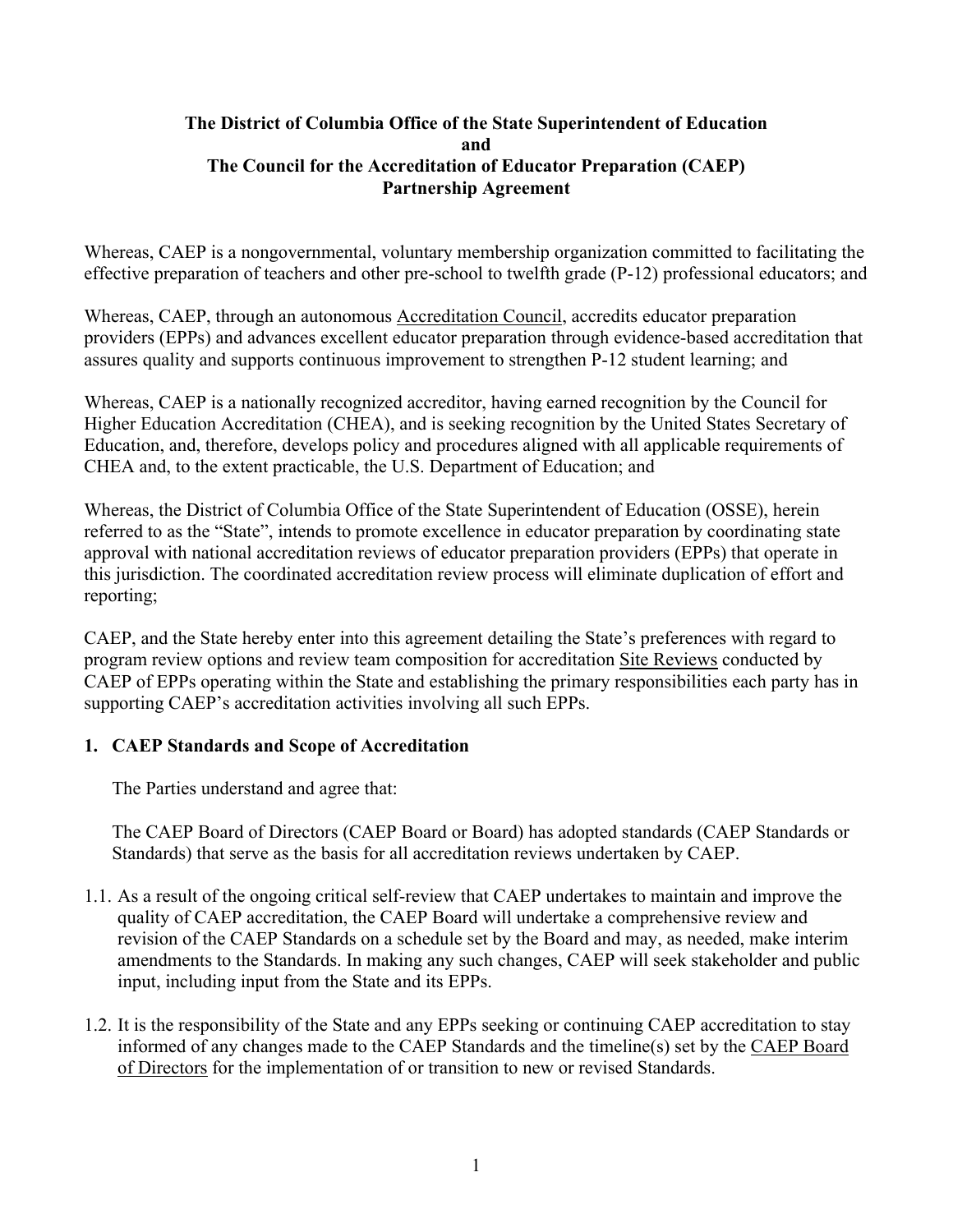- 1.3. The CAEP scope of accreditation, defined in [CAEP Policy](http://caepnet.org/%7E/media/Files/caep/accreditation-resources/accreditation-policy-final.pdf?la=en)<sup>[1](#page-1-0)</sup>, distinguishes between two levels of educator preparation:
	- 1.3.1.1. Initial-Licensure Preparation is provided through programs at the baccalaureate or post-baccalaureate levels leading to initial-licensure, certification, or endorsement that are designed to develop P-12 teachers. All Initial-Licensure Preparation programs within the [Scope of Accreditation](http://caepnet.org/%7E/media/Files/caep/accreditation-resources/accreditation-policy-final.pdf?la=en) will be reviewed under CAEP Standards for Initial-Licensure.
	- 1.3.1.2. Advanced-Level Preparation is provided through programs at the post-baccalaureate or graduate level leading to licensure, certification, or endorsement. Advanced-Level Programs are designed to develop P-12 teachers who have already completed an initiallicensure program, currently licensed administrators, other certificated (or similar state language) school professionals for employment in P-12 schools/districts. All Advanced-Level programs within the Scope of Accreditation will be reviewed under CAEP Standards for Advanced-Level Preparation.

# **2. CAEP's Responsibility for Education Preparation Provider (EPP) Accreditation**

The Parties understand and agree that:

- 2.1. CAEP, through the Accreditation Council, has sole responsibility for granting CAEP accreditation to an EPP, and for supporting and overseeing National Council for Accreditation of Teacher Education (NCATE)- and Teacher Education Accreditation Council (TEAC)- accredited EPPs through continuous accreditation and the CAEP eligibility processes described in CAEP Policy.
- 2.2. The process required for accreditation is outlined in CAEP [Policy.](http://caepnet.org/%7E/media/Files/caep/accreditation-resources/accreditation-policy-final.pdf?la=en) Policies and procedures may be revised from time to time. It is the responsibility of the State and any EPP seeking CAEP accreditation to stay informed of any such changes as they may impact the CAEP accreditation process from the time of their adoption or publication.

# **3. State's Responsibility for Program Approval**

- 3.1. The State has sole responsibility for program approval. In granting program approval, the State will utilize information generated from CAEP's review(s) of an EPP, including but not limited to an Accreditation Council decision on CAEP accreditation and the assignment of any Areas for Improvement (AFIs) and Stipulations, as described in [CAEP Policy.](http://caepnet.org/%7E/media/Files/caep/accreditation-resources/accreditation-policy-final.pdf?la=en) Although the State may elect to have state-specific standards and/or requirements incorporated into the CAEP review, consistent with the program review options outlined below, only information gathered on an EPPs compliance with CAEP Standards and requirements will be used by the Accreditation Council to make a decision.
- 3.2. The State will periodically review its program review requirements against the CAEP Standards and policies and will, in a timely manner, make CAEP aware of any conflicts or potential

<span id="page-1-0"></span><sup>&</sup>lt;sup>1</sup> The CAEP Accreditation policy is available at [this](http://caepnet.org/%7E/media/Files/caep/accreditation-resources/accreditation-policy-final.pdf?la=en) CAEP webpage.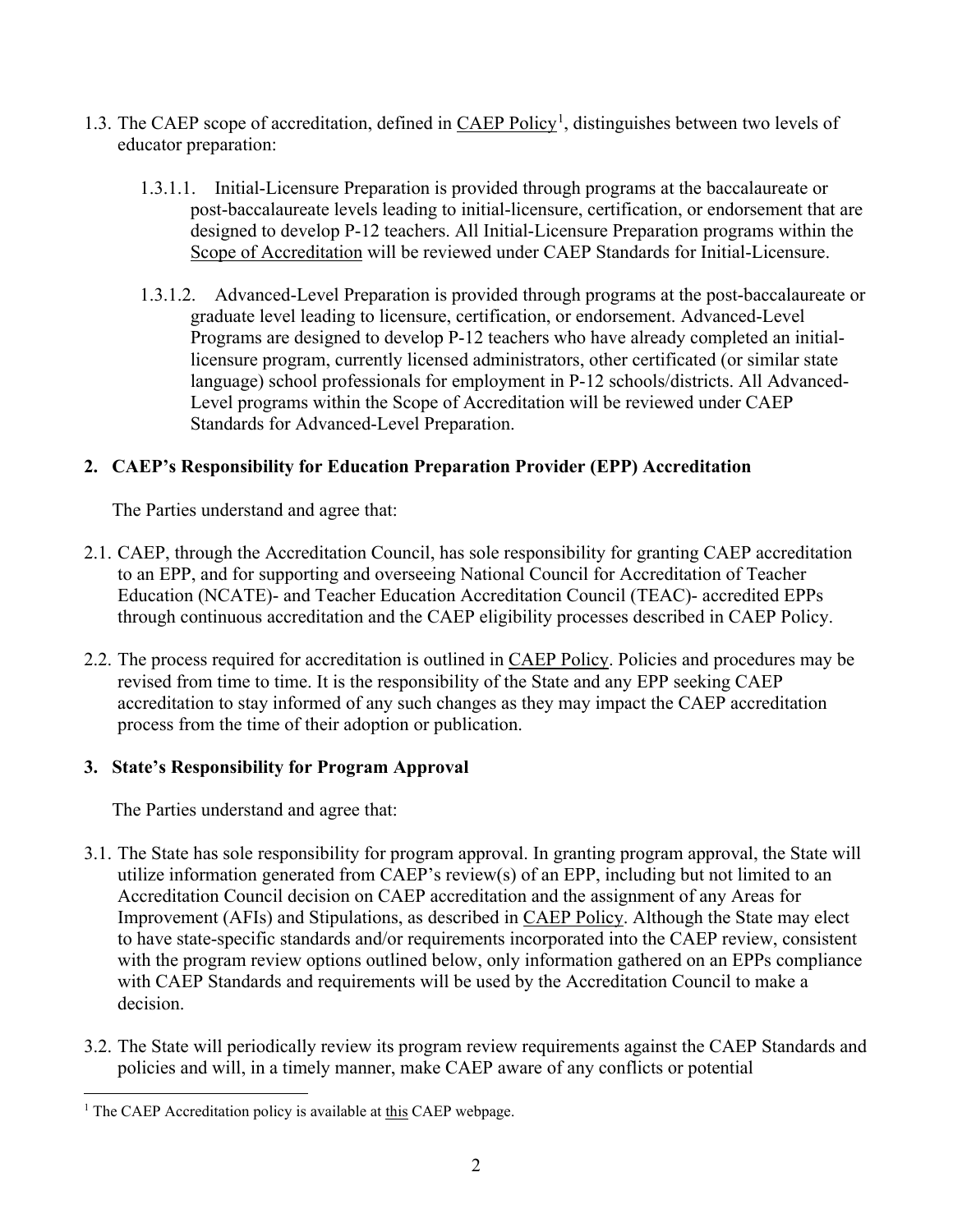inconsistencies so that all parties to this agreement are aware of any such issues and can work constructively together to minimize any challenges that may arise from them.

# **4. CAEP Accreditation Cycle**

- 4.1. The CAEP accreditation cycle involves an EPP in continuous improvement and requires an EPP to demonstrate that it meets CAEP's high standards of quality required to improve P-12 student learning.
- 4.2. To merit full accreditation by CAEP, an EPP must meet all CAEP Standards on the basis of sufficient and accurate evidence, as determined by CAEP.
- 4.3. A review, carried out by an Evaluation Team (as described in Section 4.4 herein and which may also be referred to as a review team or site review team), is an essential part of the accreditation process. Members of the assigned team investigate the quality of an EPP's evidence, including the accuracy and consistency of the evidence provided in relation to CAEP Standards. In accordance with [CAEP Policy,](http://caepnet.org/%7E/media/Files/caep/accreditation-resources/accreditation-policy-final.pdf?la=en) CAEP may utilize a virtual site review or may have one or more Evaluation Team members participating using electronic means.
- 4.4. The State elects that CAEP's reviews of EPPs in the State will be carried out using Evaluation Teams composed as follows:
	- 4.4.1. **Joint Review Team**. For any review, except one required in conjunction with an accreditation decision of Accreditation with Stipulations or Probationary Accreditation, the composition of the Evaluation Team will be as follows:
		- 4.4.1.1. For a Review involving only one level of accreditation (i.e., initial or advanced), the Joint Review Team includes four national reviewers appointed by CAEP and up to three reviewers appointed by the State who shall not be employees of the State.
		- 4.4.1.2. For a Review involving both levels of accreditation, initial and advanced-level, the Evaluation Team will include five CAEP-appointed reviewers and up to four stateappointed reviewers.
		- 4.4.1.3. For a Stipulation or Probation review<sup>[2](#page-2-0)</sup>, the Evaluation Team is comprised of two CAEP-appointed reviewers. The state may choose to add one reviewer for a total of a three-person team. The lead reviewer is appointed by CAEP.
		- 4.4.1.4. The State shall provide CAEP with its recommended Evaluation Team members within 90 days of CAEP assigning an Evaluation Team for an upcoming DC EPP site visit. If the State is unable to appoint members, CAEP will appoint from its pool of volunteers trained to serve as Evaluation Team members a CAEP-only team. All such teams are led by an Evaluation Team chair (or Evaluation Team leader) appointed by CAEP.
- 4.5. Prior to assignment to any CAEP Evaluation Team, an individual must have successfully completed CAEP training for review team members and must acknowledge understanding of, and agreement to, adhere to CAEP's code of conduct, including with regard to confidentiality and conflicts of

<span id="page-2-0"></span><sup>&</sup>lt;sup>2</sup> Stipulation or Probation reviews are interim reviews as defined in CAEP Policy [II.4.01.](http://caepnet.org/%7E/media/Files/caep/accreditation-resources/accreditation-policy-final.pdf?la=en)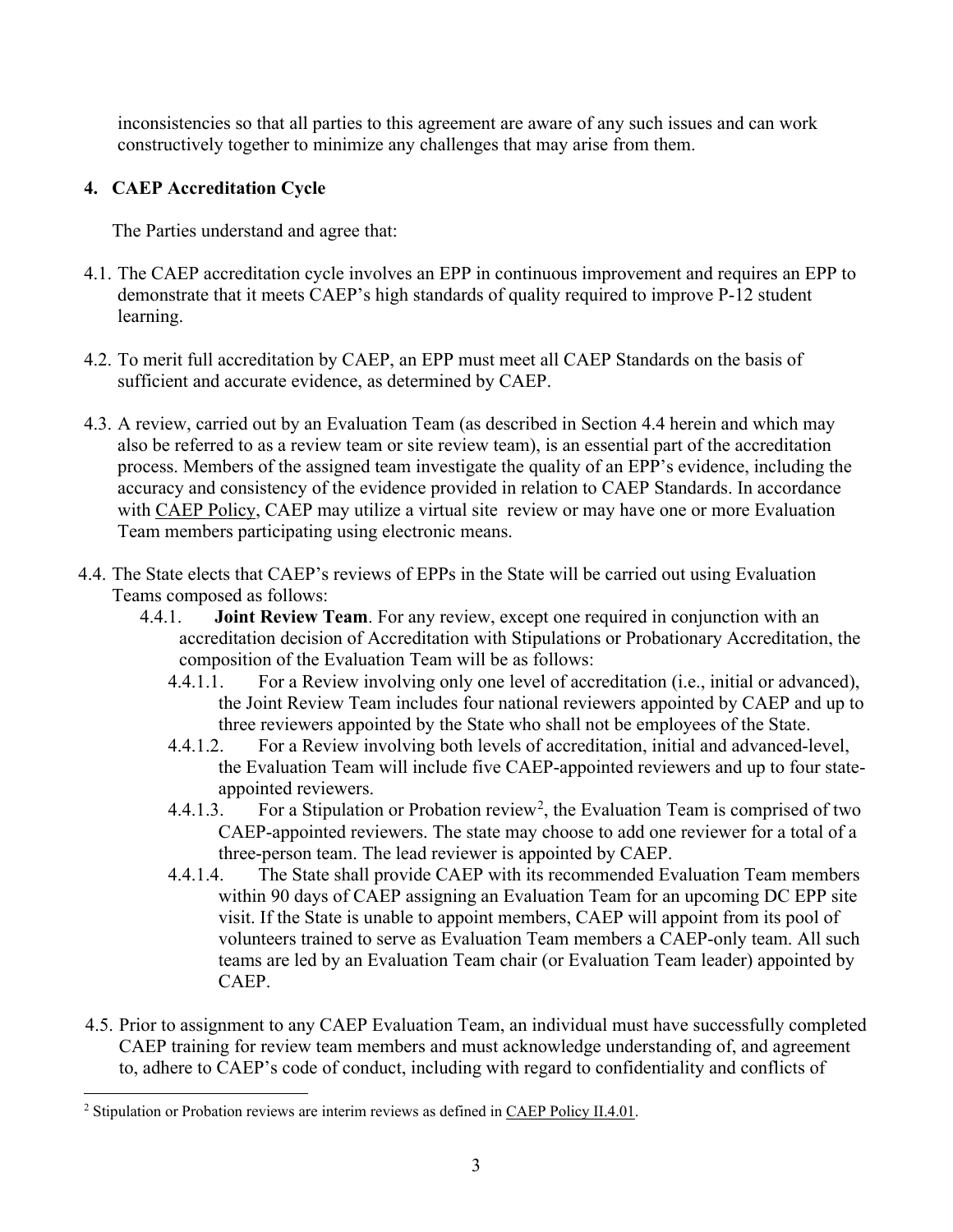interest.

- 4.6. Each Evaluation Team may include a P-12 practitioner, when possible. The State will make recommendations for P-12 practitioners through a mechanism as determined by CAEP.
- 4.7. At the discretion of the State, the State's teachers' association may appoint one (1) representative per association to observe the Site Review. Any expenses associated with the attendance of an observer must be covered by the association(s) or State (not to exceed limits set by the State and in accordance with applicable State and Federal Anti-Deficiency Laws.). Prior to participation, any observer must acknowledge understanding of an agreement to adhere to CAEP's policies and procedures regarding Site Reviews and the CAEP code of conduct, including with regard to confidentiality and conflicts of interest.
- 4.8. All Site Review activities undertaken by a CAEP Evaluation Team will be conducted in accordance with CAEP Policy.
- 4.9. CAEP is not responsible for Site Review expenses for state-assigned personnel.
- 4.10. An EPP that is subject to the jurisdiction of the State shall seek Specialized [Professional](http://caepnet.org/glossary?letter=S)  [Association \(SPA\) Review with National Recognition](http://caepnet.org/glossary?letter=S) for programs that can be reviewed by a SPA (as defined herein) that has a partnership with CAEP. Those programs that are not subject to SPA review in conjunction with CAEP accreditation will be reviewed by the State:
	- 4.10.1. **Specialty Program Review with National Recognition**. The goal of the specialized professional association (SPA) Program Review with National Recognition is to align specialty licensure area data with national standards developed by SPAs in order to receive national recognition at the program level. The Evaluation Team will consider evidence that the EPP presents as gathered from the National Recognition decision-making process and made available in SPA program level reports provided in the CAEP Accreditation Information Management System (AIMS) to meet the sufficiency criteria related to CAEP Standard 1, Component R1.2 (Initial) and/or Standard A.1, Component RA1.2 (Advanced).
	- 4.10.2. **State Review by State Authority**. The State conducts program reviews for purposes of State approval and to inform CAEP accreditation. An EPP undergoing the State Review option will follow State guidelines. The State provides forms and instructions on how to meet all State standards for subject area program approval for EPPs that are able to demonstrate eligibility for State Review, as determined by the State. Upon an EPP's completion of the State authority forms, trained reviewers are selected and assigned within appropriate content areas. Reviewers make recommendations for further action and/or approval. The State makes the final decision on the approval of any program. The CAEP Evaluation Team will consider evidence that the EPP presents as gathered from the State Review process to meet the sufficiency criteria related to CAEP Standard 1, Component R1.2 (Initial) and/or Standard RA1, Component RA1.1 (Advanced).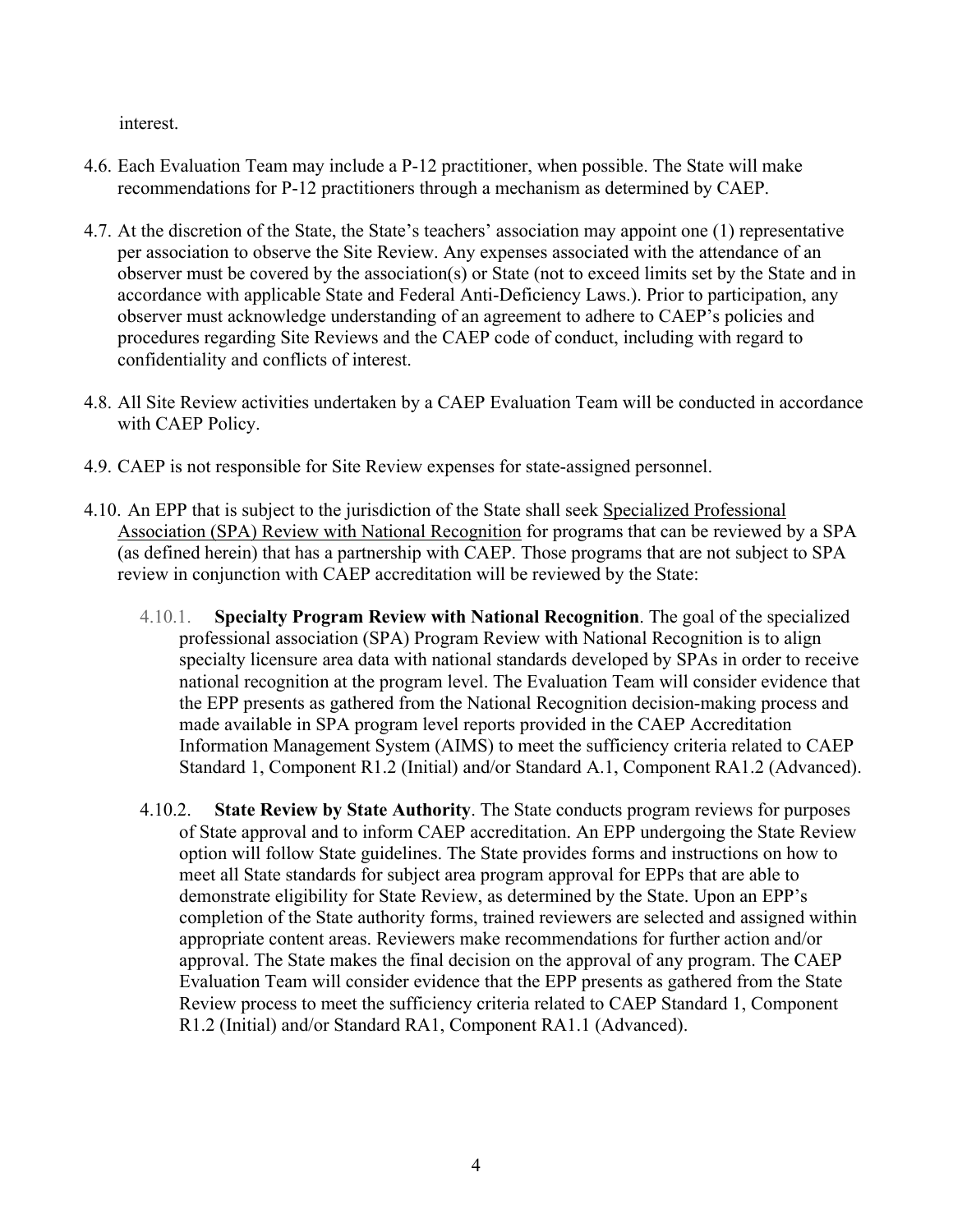- 4.11. The specific timeline established for the review of an EPP, as well CAEP's consideration of any request for an extension, will be decided by CAEP or the Accreditation Council, as appropriate, on a case-by-case basis and in accordance with CAEP policies.
- 4.12. Once granted full accreditation by CAEP, an EPP's term of accreditation shall be seven (7) years. Shorter terms are granted with a decision of Accreditation with [Stipulations or Probationary](http://caepnet.org/glossary)  [Accreditation.](http://caepnet.org/glossary) Throughout its term, to maintain accreditation, an EPP must comply with CAEP Policy, including policies regarding payment of annual dues and the submission of annual reports.
- 4.13. An EPP for which the Accreditation Council issues a decision to deny or revoke accreditation may have a right to petition for an appeal subject to CAEP's policy on appeals.
- 4.14. The State will provide to CAEP its policy leading to a "Change in State Status." The State will notify CAEP within thirty (30) days of proposed or pending action taken when a CAEP-accredited EPP has had a "Change in State Status" as a result of a decision on specialized professional association (SPA) program status by the State.
- 4.15. Accreditation-specific terminology and definitions used by CAEP as part of its EPP review and accreditation processes may vary from similar terms and definitions used by the State. Any definitions of key terms and glossaries created by CAEP are available on the CAEP [website.](http://caepnet.org/glossary) The State should inquire with CAEP about the definition of any term if there is uncertainty regarding its meaning in the CAEP accreditation context.

## **5. Opportunities for State Input**

- 5.1. CAEP will afford the State multiple opportunities to provide CAEP, the Evaluation Team, and members of the Accreditation Council with any information or data the State deems relevant to the accreditation of an EPP, as follows:
- 5.2. At least sixteen (16) weeks prior to any scheduled Site Review, CAEP will give the State notice of the upcoming Site Review. At any time, up to six (6) weeks before the scheduled Site Review, the State may provide CAEP with comments and information on the EPP for consideration by the Evaluation Team. EPPs will be given an opportunity to respond to any such comments prior to the Site Review.
- 5.3. The State may file a complaint regarding an EPP with the Accreditation Council for investigation and consideration as part of the EPP's ongoing cycle of CAEP accreditation. In accordance with CAEP Policy, adverse action may result from any such investigation.
- 5.4. In the event an EPP within the State petitions for the appeal of an adverse action of the Accreditation Council, CAEP will notify the State that such petition has been received. Any notification of a decision made by an ad-hoc appeal panel will be made in accordance with Section 6, below, and the detailed notification provisions included in CAEP Policy.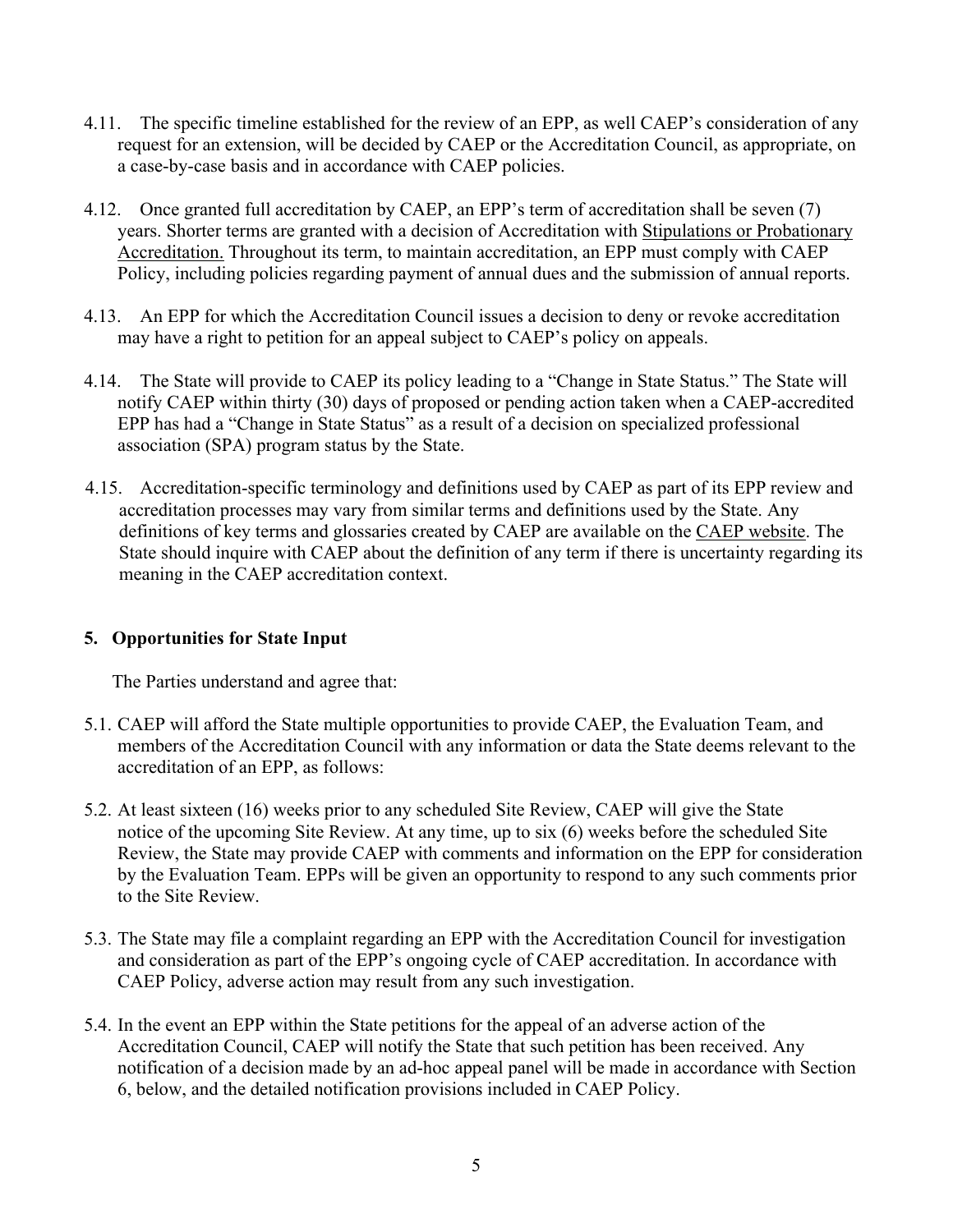# **6. Decisions of the Accreditation Council and an Ad-Hoc Appeals Council**

The Parties understand and agree that:

- 6.1. The Accreditation Council makes decisions regarding the accreditation of EPPs at meetings held not less than two (2) times each year.
- 6.2. Following any decision of the Accreditation Council to deny or revoke the accreditation of an EPP, the EPP shall be promptly informed of its option to file a petition for an appeal and appeal requirements. Appeals criteria and process information are included in CAEP [Policy.](http://caepnet.org/%7E/media/Files/caep/accreditation-resources/accreditation-policy-final.pdf?la=en)
- 6.3. CAEP provides written notice of each decision of the Accreditation Council and an Ad-hoc Appeal Panel in accordance with CAEP policies.
- 6.4. In accordance with [CAEP Policy,](http://caepnet.org/%7E/media/Files/caep/accreditation-resources/accreditation-policy-final.pdf?la=en) the written notice CAEP provides regarding its accrediting decisions, includes notice to the appropriate State licensing or authorizing agency which may be a party to this agreement. CAEP's policies regarding notices specify the parties to which notice must be provided and the respective timelines for each.

# **7. Data Sharing**

The Parties understand and agree that:

- 7.1. The CAEP Standards and process for CAEP Accreditation require an EPP to collect and share data. To the extent that the State maintains data necessary for CAEP's review of an EPP, subject to any data sharing agreement that may exist between an EPP and the State, CAEP expects that the State will make the relevant data available to EPPs at no cost, in a timely manner, with all personally identifiable information removed or redacted, and with all appropriate permissions to use the data for CAEP accreditation activities.
- 7.2. In order to facilitate the reviews necessary for CAEP accreditation, CAEP will provide the State and each dues paying EPP in the State with access to the CAEP accreditation platform, CAEP's data and information management system. Should the State or any EPP fail to pay annual dues to CAEP in a timely manner, CAEP reserves the right to suspend access to the CAEP accreditation platform until any outstanding dues are paid.
- 7.3. CAEP policies and the CAEP accreditation platform include information on the confidential nature of information maintained within the CAEP accreditation platform. All CAEP accreditation platform users must acknowledge CAEP's confidentiality policy and agree to adhere to it.

## 8. **Partnership Dues, State Benefits, and Fees for Additional Services**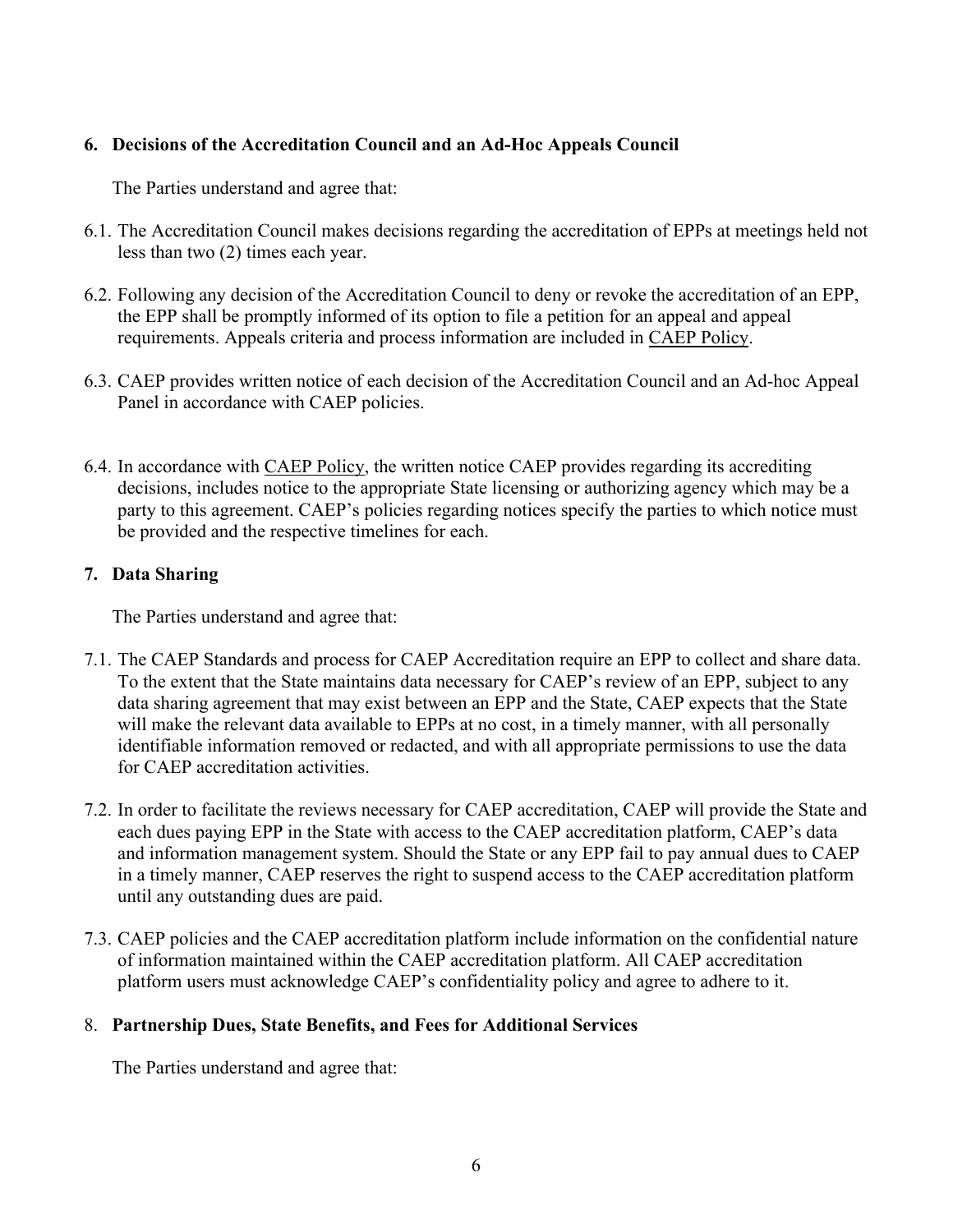- 8.1 The State will be responsible for payment of annual State Partnership dues (See Appendix A).
- 8.2 CAEP will provide up to three (3) individuals employed by the State with access to the CAEP accreditation platform.
- 8.3 During each year covered by this agreement, CAEP will waive the CAEP Conference registration fee for one (1) designated State representative. Conference attendance is optional and is subject to OSSE budgetary constraints. If the State elects to attend the annual CAEP Conference, the State would only be responsible for travel costs, including transportation, lodging, meals, incidentals, and other miscellaneous costs, not to exceed limits set by the State and in accordance with applicable State and Federal Anti-Deficiency Laws.
- 8.4 During each year covered by this agreement, CAEP will assume all expenses for only one (1) designated State representative to participate in the annual CAEP Clinic. State clinic attendance is optional and is subject to OSSE budgetary constraints. If OSSE elects to attend the annual state clinic, OSSE would only be responsible for travel costs, including transportation, lodging, meals, incidentals, and other miscellaneous costs, not to exceed limits set by the State and in accordance with applicable State and Federal Anti-Deficiency Laws.
- 8.5 CAEP offers states access to CAEP National Training for up to five (5) site reviewers a year, including training and travel (additional participants may be added based on need and on a costrecovery basis). CAEP may also offer supplemental training opportunities for state reviewers. Supplemental training events that are arranged, including events in the State, will be provided by CAEP on a cost-recovery basis and with specific arrangements negotiated according to CAEP's policies regarding fees and expenses for training.
- 8.6 The State will work with associations that represent P-12 educators (such as the National Education Association, the American Federation of Teachers and the National Board for Professional Teaching Standards), EPPs, and education administrators to establish credit toward continuing education units or professional development requirements at the local district level in return for the State's P-12 educators' professional contributions to the work of CAEP as site review team members

## **9 State and CAEP Contacts**

The Parties understand and agree that:

- 9.1 The State will designate a liaison to serve as the primary contact for CAEP throughout the term of this agreement.
- 9.2 CAEP will designate a liaison to serve as the primary contact for the State through the term of this agreement.

#### **10 Agreement Term and Amendments**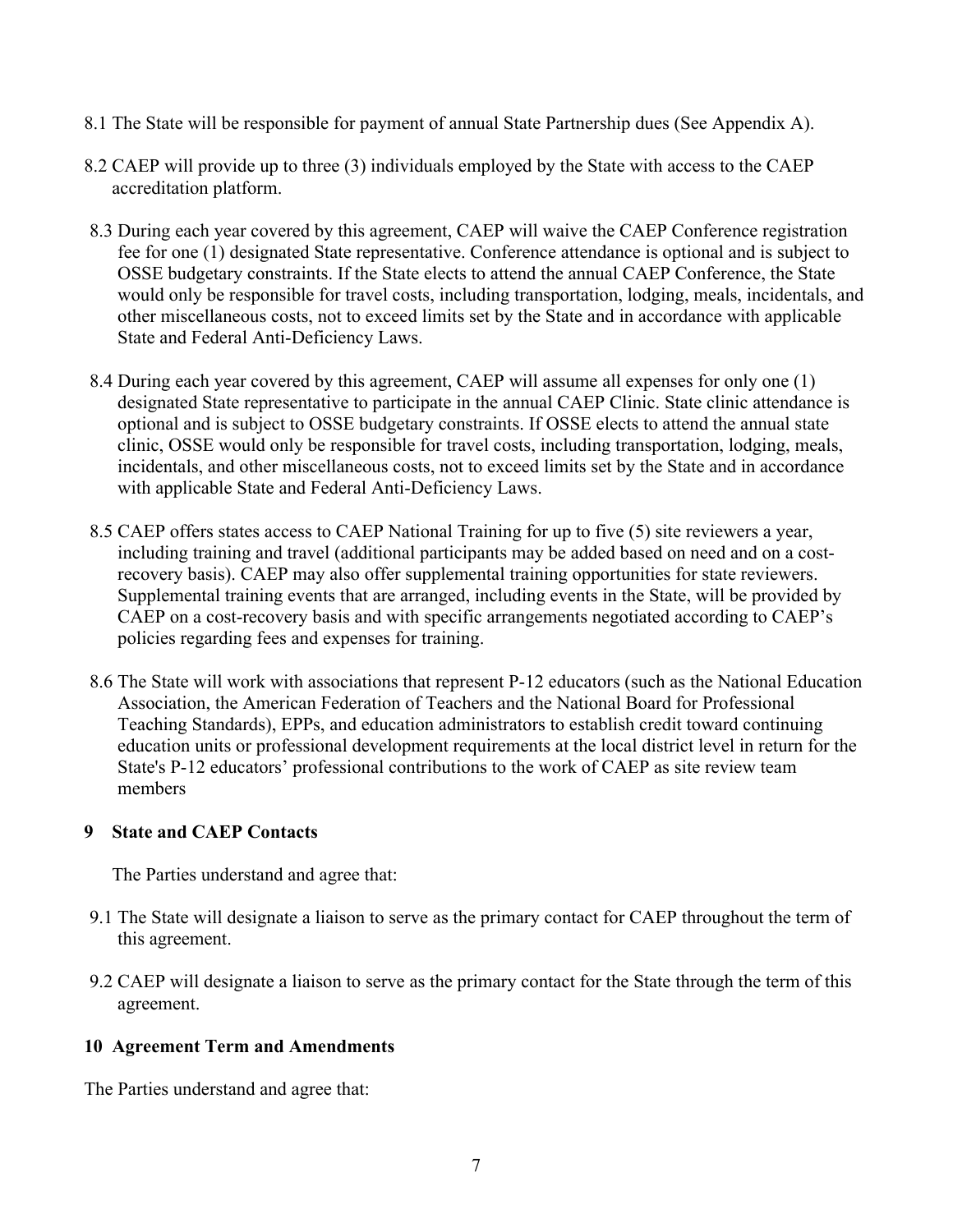- 10.1 CAEP and the State enter into this partnership agreement for a one-year period beginning March 23, 2022, and ending on March 22, 2023, with an option to extend for one year within 30 days of the agreement expiration date.
- 10.2 The Parties will review this agreement at least annually and, as necessary, propose any amendment deemed appropriate and which may be adopted upon the agreement of the Parties.
- 10.3 Should any provision of this agreement be determined to be in conflict with CAEP Policy, CAEP Policy will be the prevailing authority and this agreement will be required to be amended to resolve the conflict.
- 10.4 Notwithstanding the annual review described above, this agreement may be modified by consent of the Parties at any point.

Christopher Koch, President DATE Council for the Accreditation of Educator Preparation

By signing this agreement, the undersigned agrees to be bound by the terms outlined above and affirms that he or she has the authority to enter into this agreement on behalf of the State.

Christina Grant, (Acting) State Superintendent DATE Office of the State Superintendent of Education